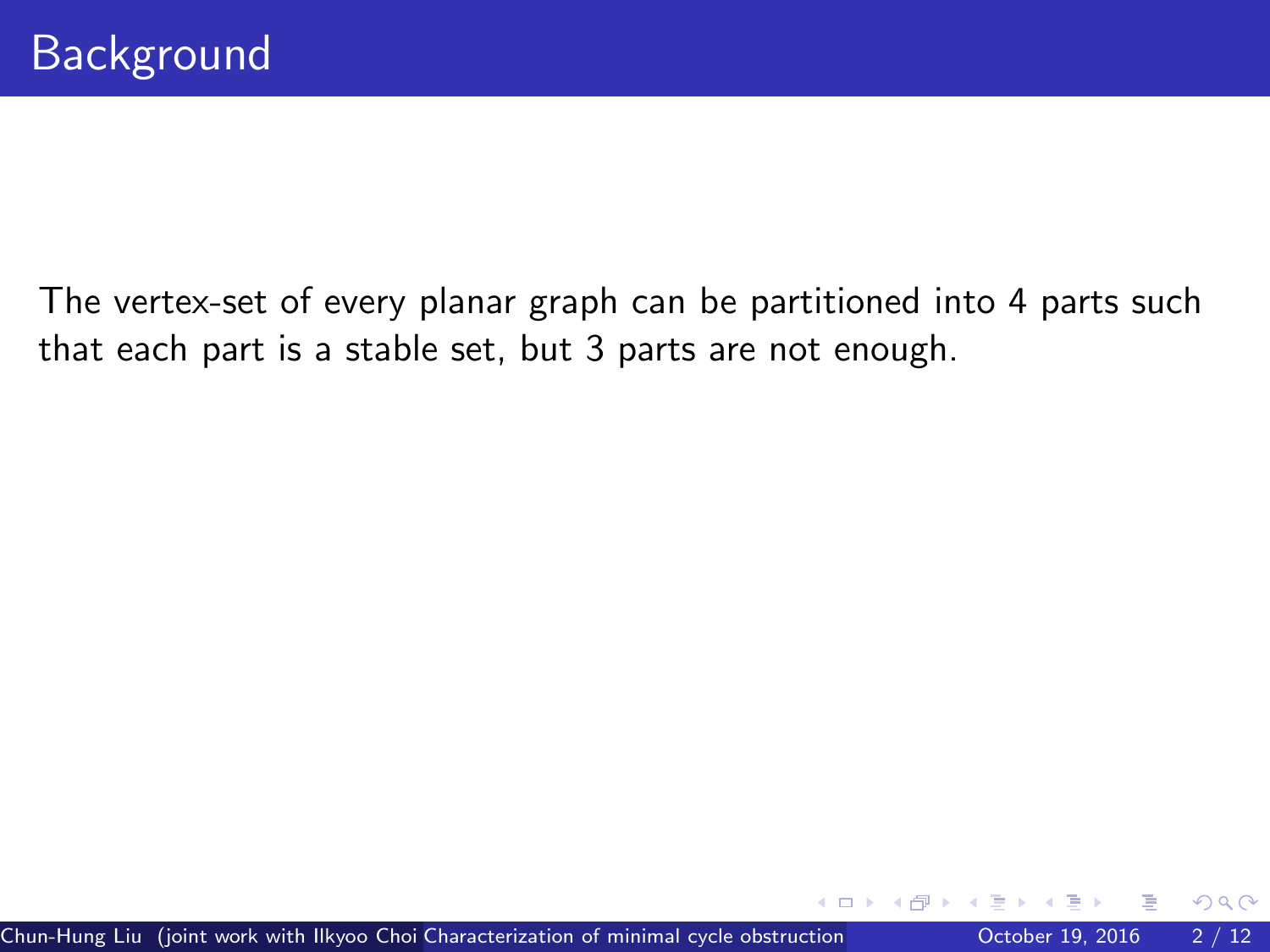$\Omega$ 

How about:

• Partition graphs that belong to some more general class?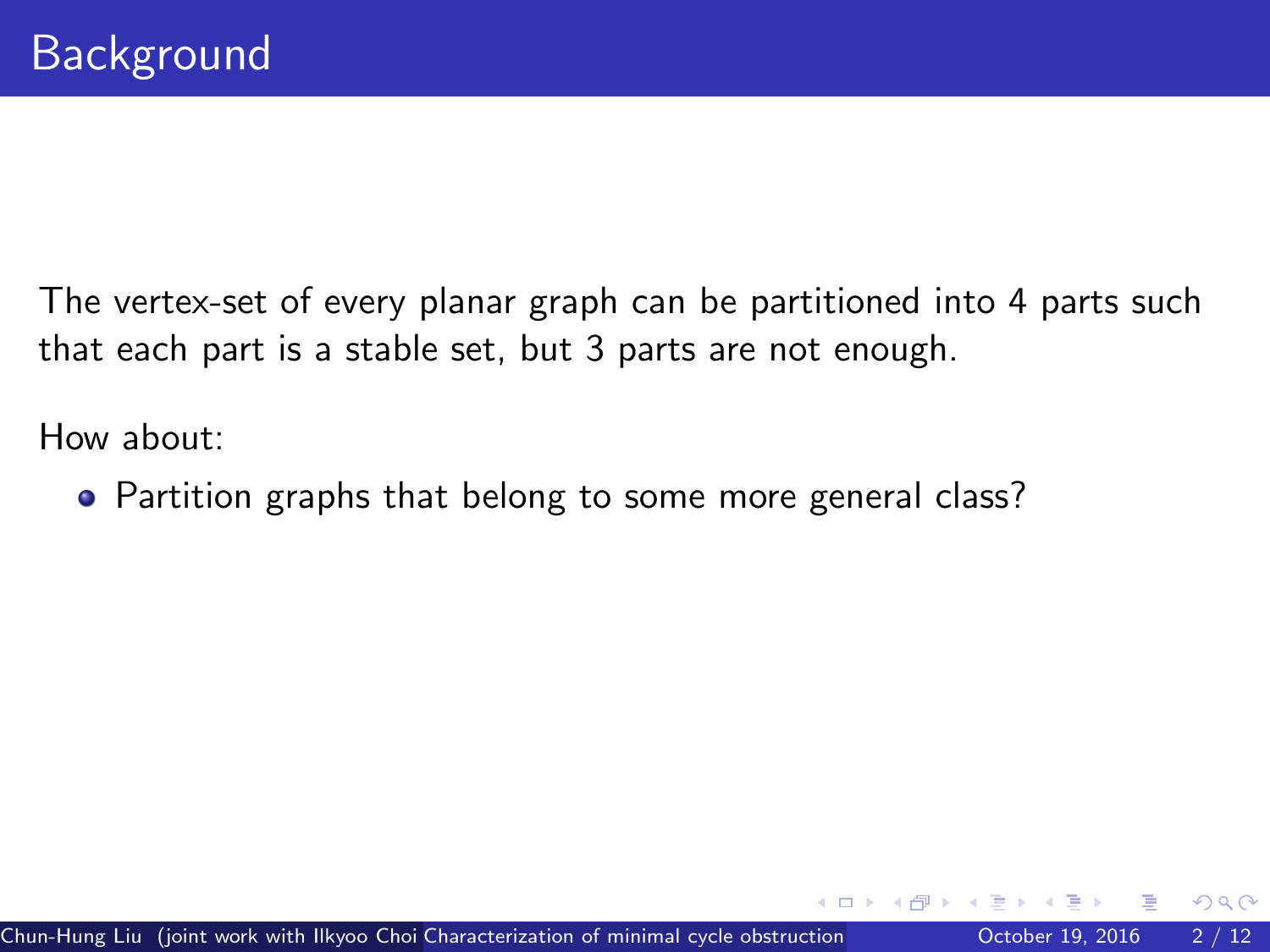How about:

- Partition graphs that belong to some more general class?
- Partition the vertex-set into "stable-like" sets?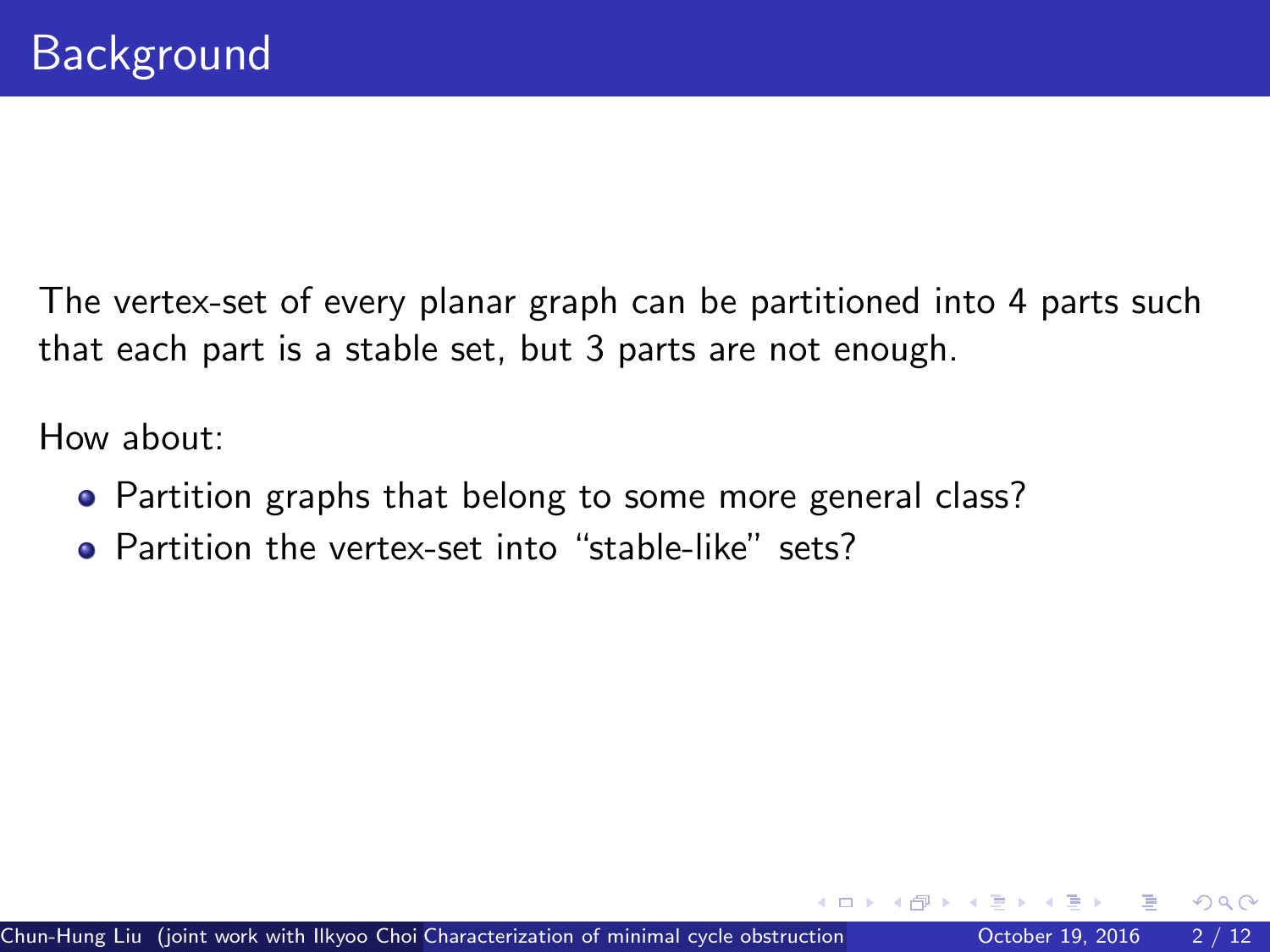How about:

- Partition graphs that belong to some more general class?
- Partition the vertex-set into "stable-like" sets?
	- Each set induces a graph with bounded maximum degree.
	- Each set induces a graph with bounded component size.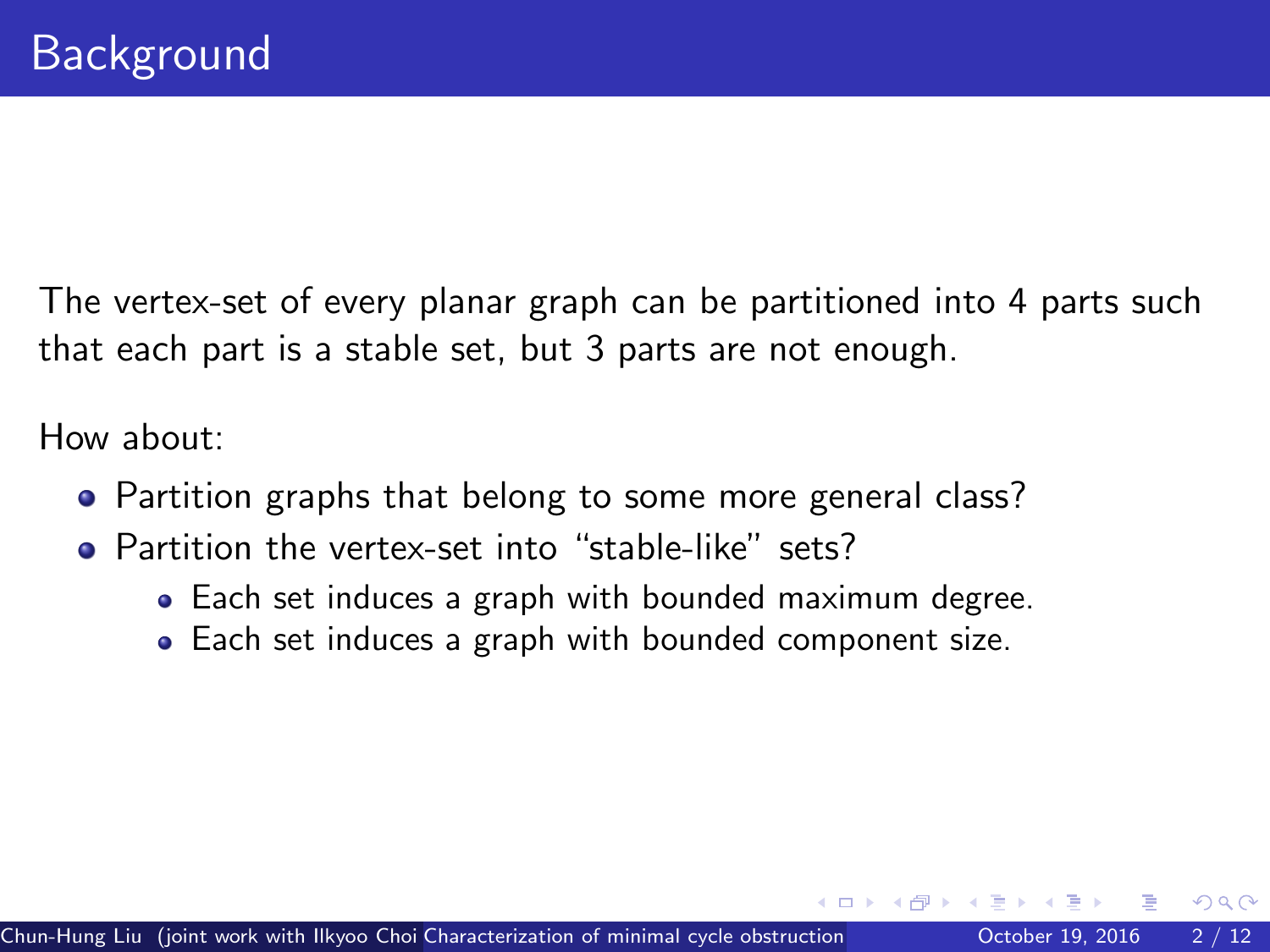**Hadwiger's Conjecture:** The vertex-set of every  $K_{t+1}$ -minor-free graph can be partitioned into  $t$  stable sets.

**Theorem:** Let G be a  $K_{t+1}$ -minor free graph.

**• (Edwards, Kang, Kim, Oum, Seymour)**  $V(G)$  can be partitioned into t parts where each induces a graph of bounded maximum degree.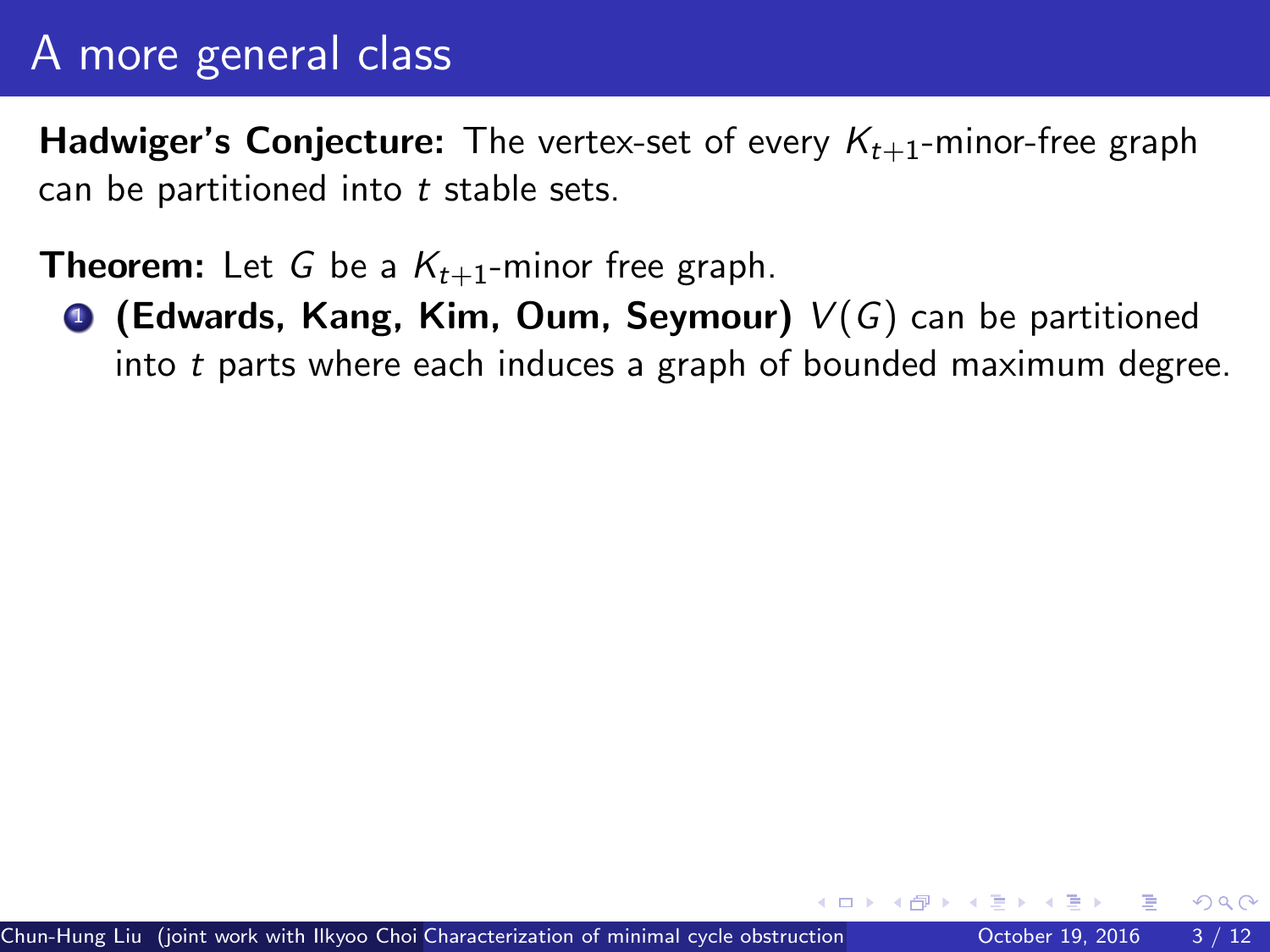**Hadwiger's Conjecture:** The vertex-set of every  $K_{t+1}$ -minor-free graph can be partitioned into  $t$  stable sets.

**Theorem:** Let G be a  $K_{t+1}$ -minor free graph.

- **(Edwards, Kang, Kim, Oum, Seymour)**  $V(G)$  can be partitioned into t parts where each induces a graph of bounded maximum degree.
- <sup>2</sup> (Edwards, Kang, Kim, Oum, Seymour) For every k, there exists a  $K_{t+1}$ -minor-free graph that does not admit a partition into  $t-1$  parts where each induces a graph of maximum degree less than  $k$ .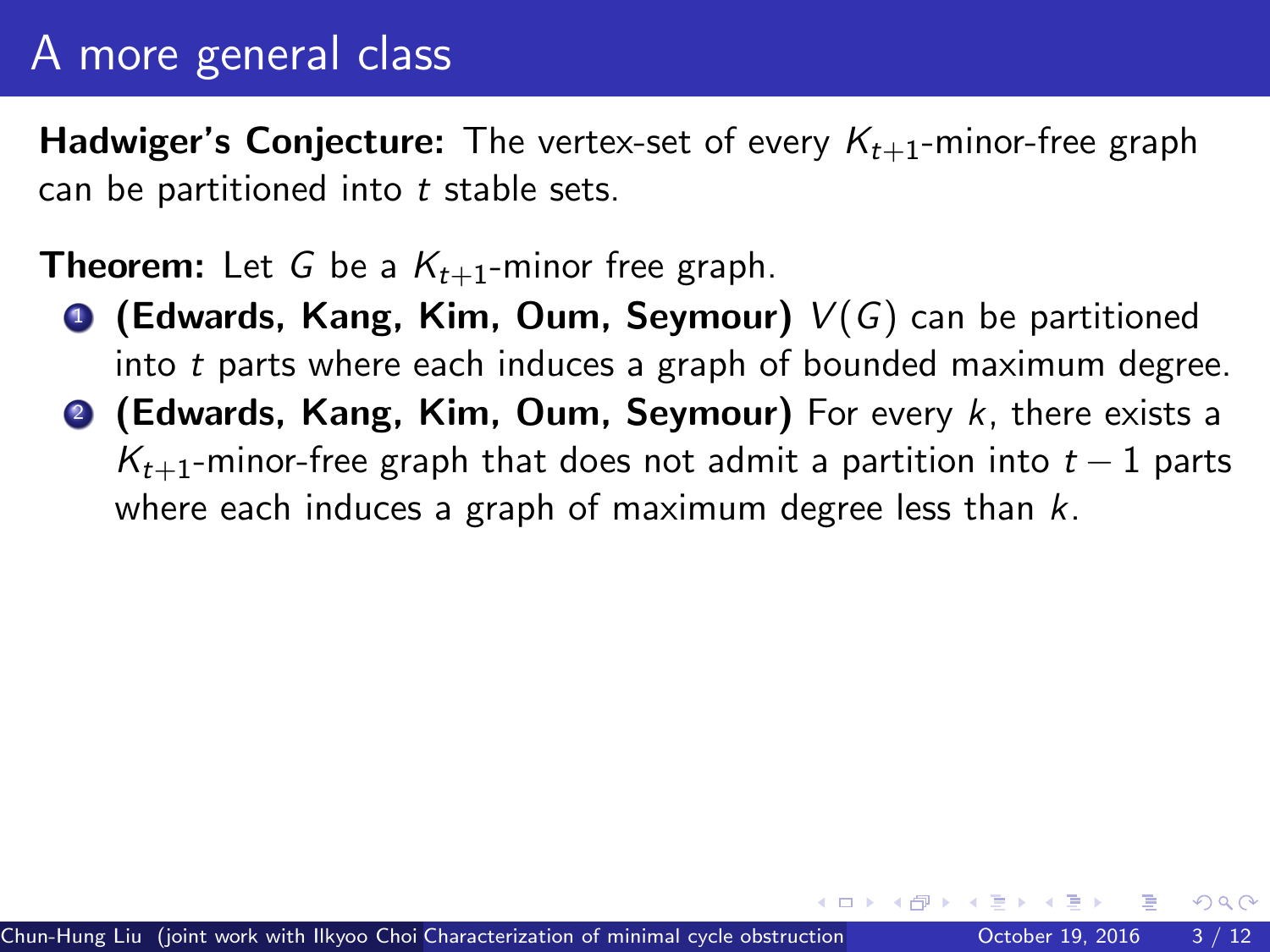**Hadwiger's Conjecture:** The vertex-set of every  $K_{t+1}$ -minor-free graph can be partitioned into  $t$  stable sets.

**Theorem:** Let G be a  $K_{t+1}$ -minor free graph.

- **(Edwards, Kang, Kim, Oum, Seymour)**  $V(G)$  can be partitioned into t parts where each induces a graph of bounded maximum degree.
- <sup>2</sup> (Edwards, Kang, Kim, Oum, Seymour) For every k, there exists a  $K_{t+1}$ -minor-free graph that does not admit a partition into  $t-1$  parts where each induces a graph of maximum degree less than  $k$ .
- **3** (Dvořák, Norin)  $V(G)$  can be partitioned into t parts where each induces a graph with bounded component size.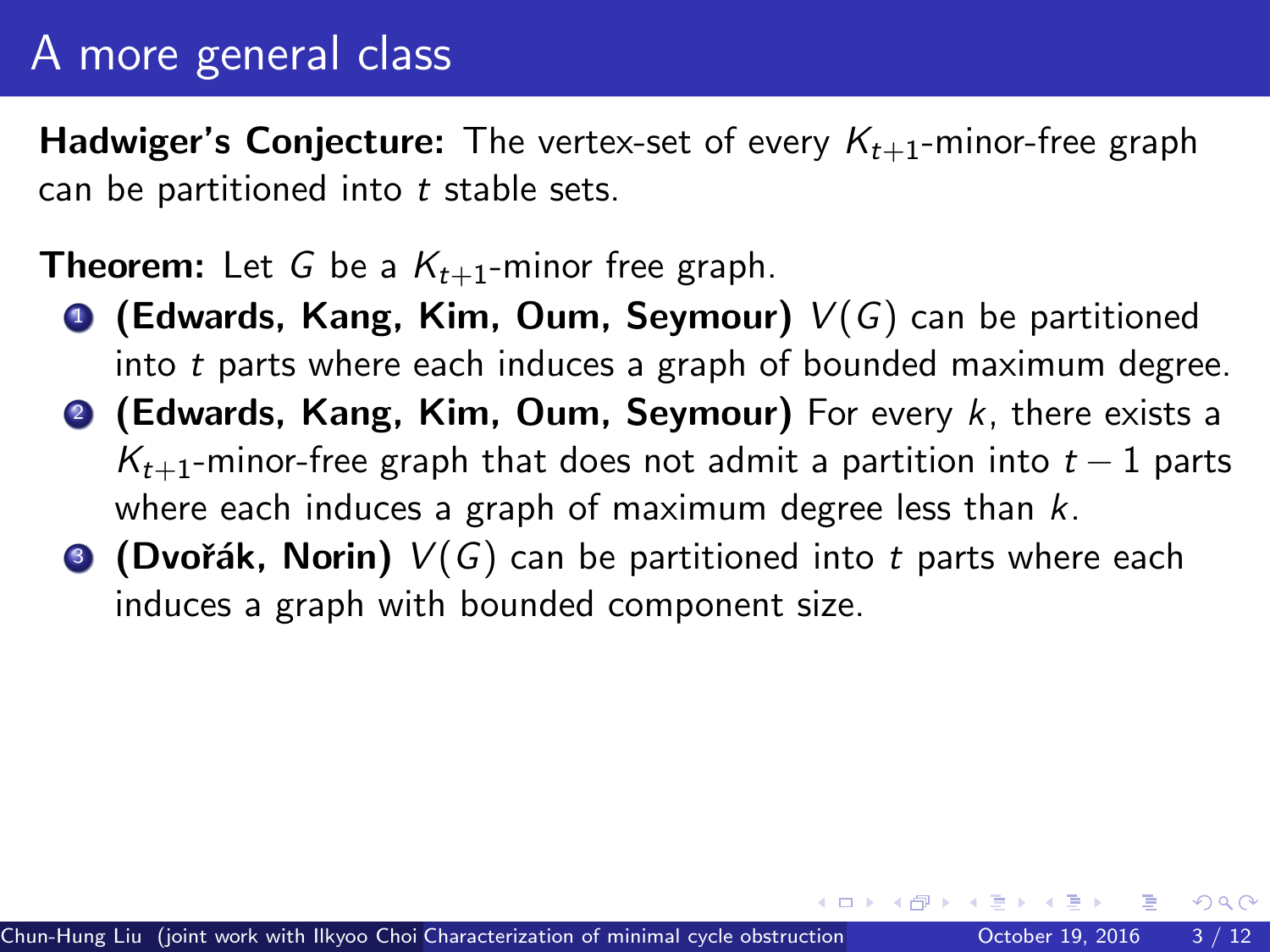**Hadwiger's Conjecture:** The vertex-set of every  $K_{t+1}$ -minor-free graph can be partitioned into  $t$  stable sets.

**Theorem:** Let G be a  $K_{t+1}$ -minor free graph.

- **(Edwards, Kang, Kim, Oum, Seymour)**  $V(G)$  can be partitioned into t parts where each induces a graph of bounded maximum degree.
- <sup>2</sup> (Edwards, Kang, Kim, Oum, Seymour) For every k, there exists a  $K_{t+1}$ -minor-free graph that does not admit a partition into  $t-1$  parts where each induces a graph of maximum degree less than  $k$ .
- **3** (Dvořák, Norin)  $V(G)$  can be partitioned into t parts where each induces a graph with bounded component size.
- $\bullet$  (L., Oum)  $V(G)$  can be partitioned into 3 parts where each part induces a graph of bounded component size, if G has bounded maximum degree.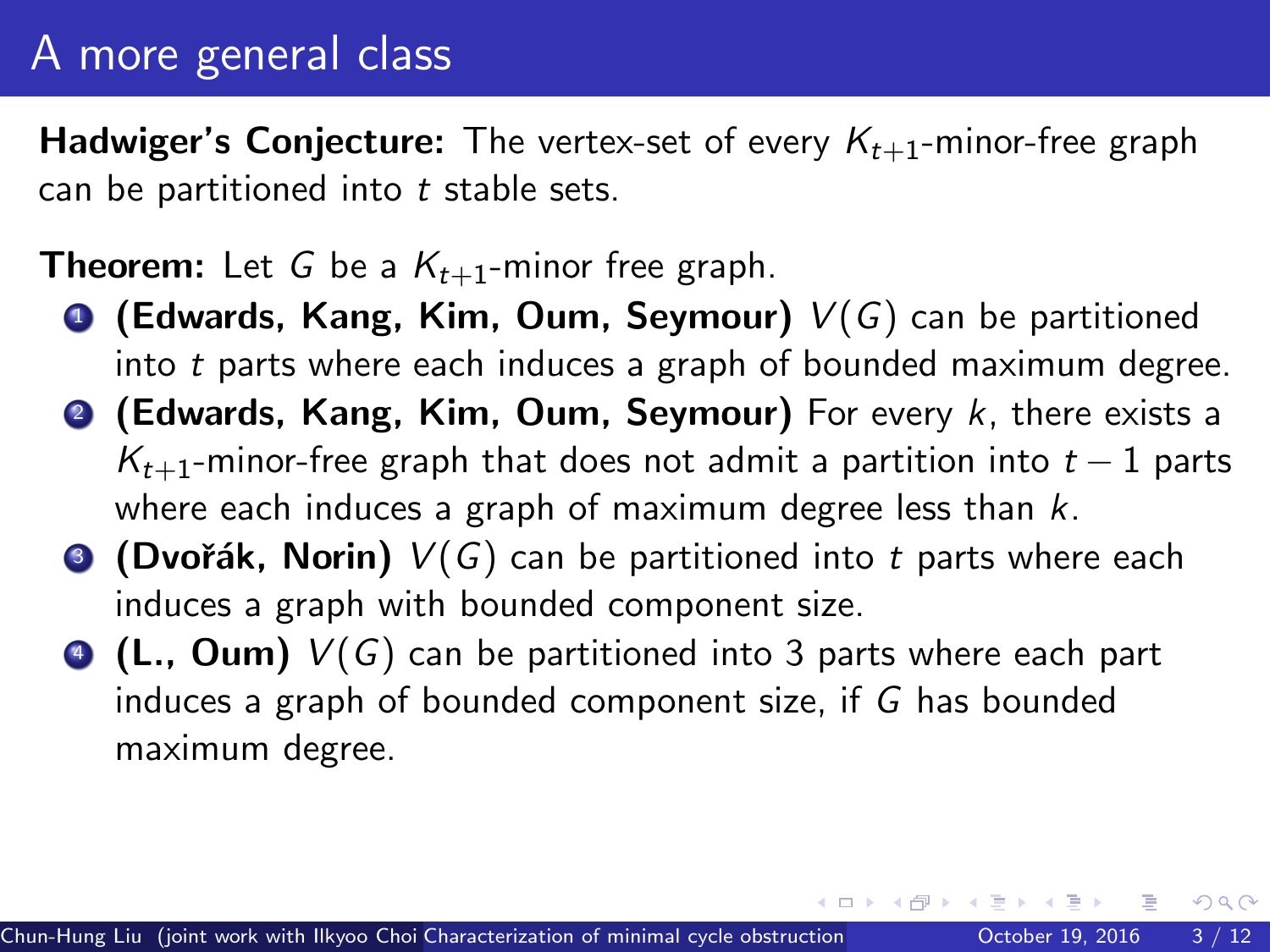**Hadwiger's Conjecture:** The vertex-set of every  $K_{t+1}$ -minor-free graph can be partitioned into  $t$  stable sets.

**Theorem:** Let G be a  $K_{t+1}$ -minor free graph.

- **(Edwards, Kang, Kim, Oum, Seymour)**  $V(G)$  can be partitioned into t parts where each induces a graph of bounded maximum degree.
- <sup>2</sup> (Edwards, Kang, Kim, Oum, Seymour) For every k, there exists a  $K_{t+1}$ -minor-free graph that does not admit a partition into  $t-1$  parts where each induces a graph of maximum degree less than  $k$ .
- **3** (Dvořák, Norin)  $V(G)$  can be partitioned into t parts where each induces a graph with bounded component size.
- $\bullet$  (L., Oum)  $V(G)$  can be partitioned into 3 parts where each part induces a graph of bounded component size, if G has bounded maximum degree.
- $\bullet$  For every k, there exists a planar graph with maximum degree 6 that does not admit a partition into 2 parts where each induces a graph of diameter less than k.  $QQ$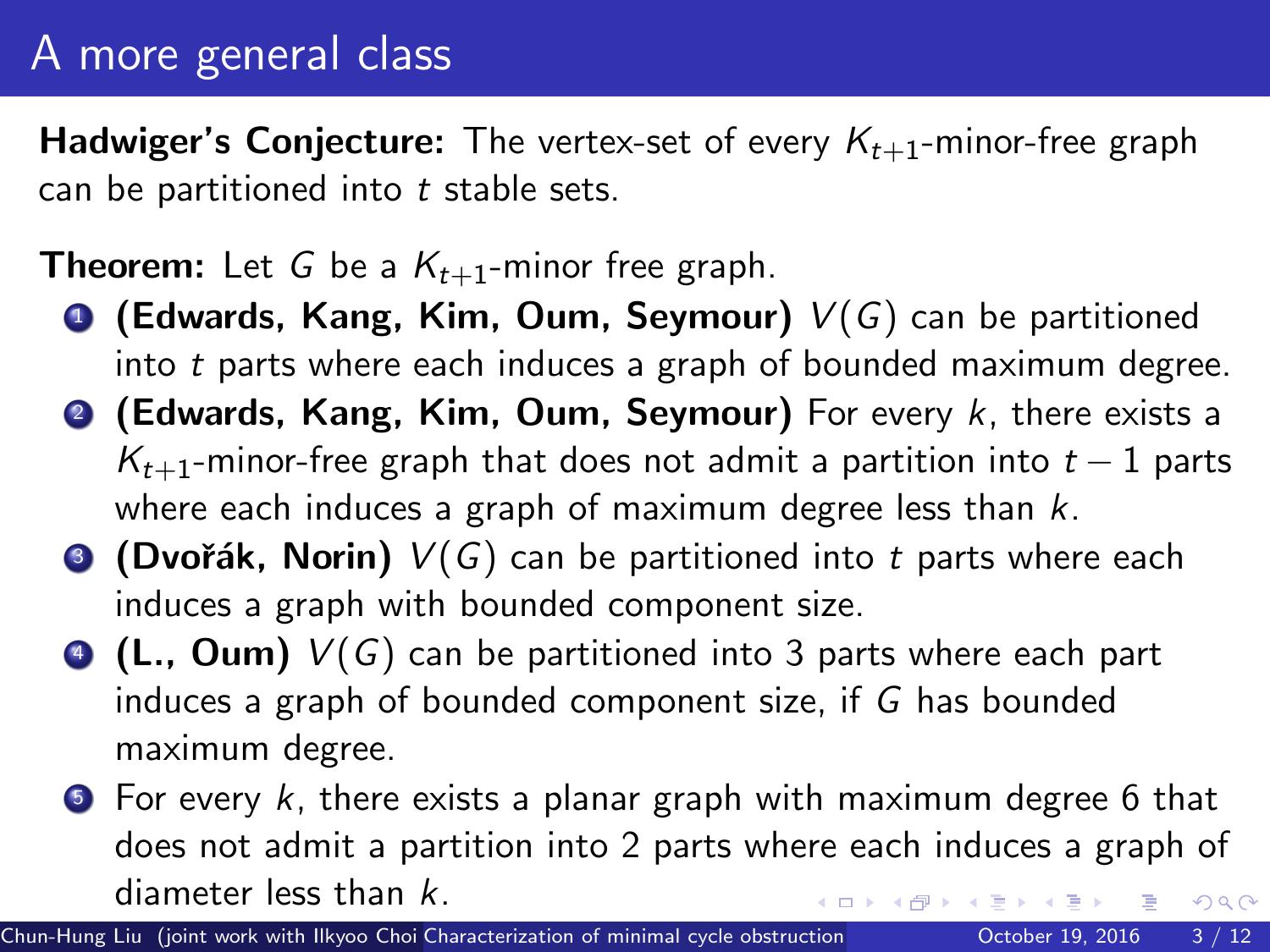**1 (Cowen, Cowen, Woodall)**  $V(G)$  can be partitioned into 3 parts each induces a graph of maximum degree at most 2.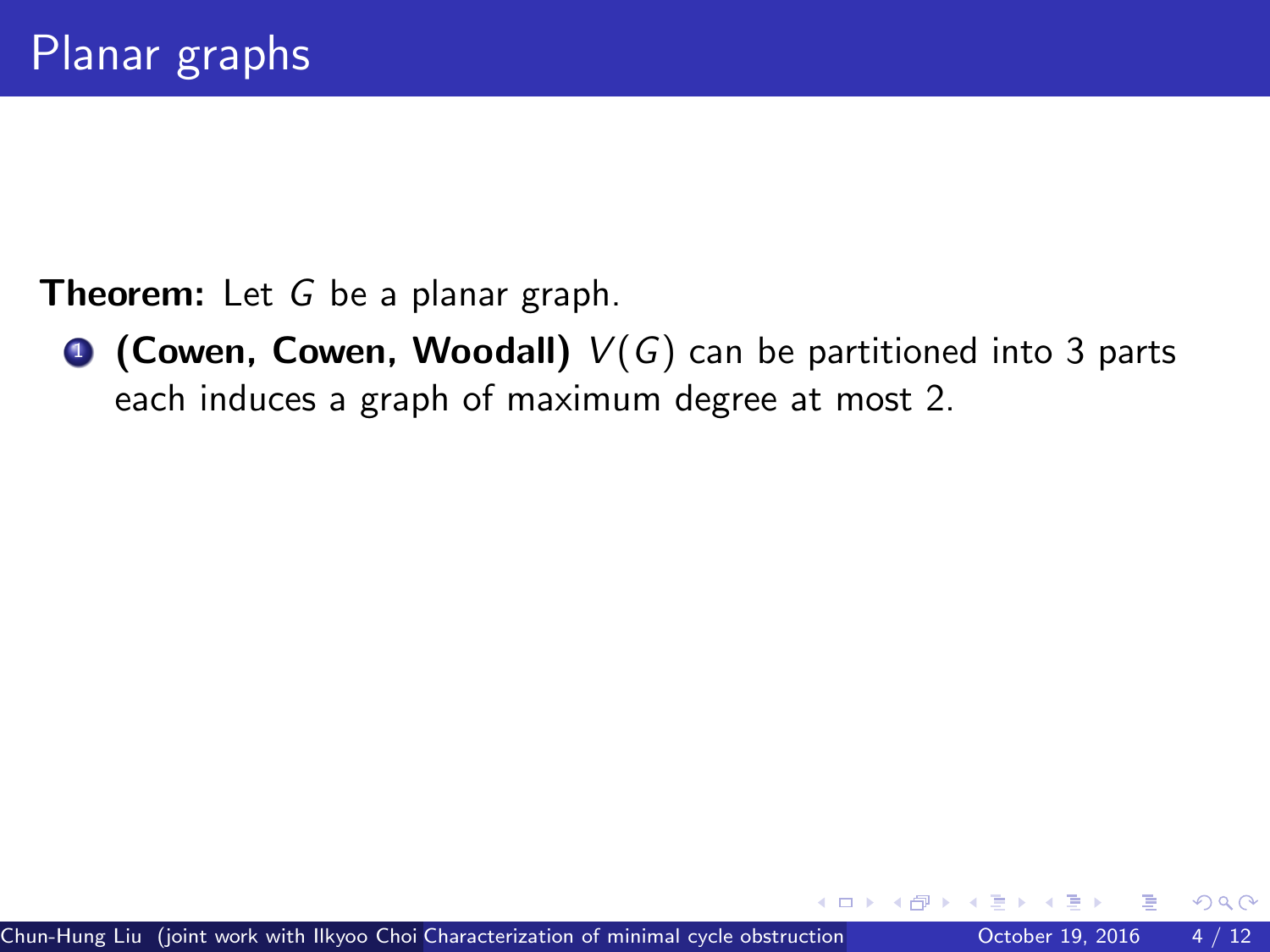- **1 (Cowen, Cowen, Woodall)**  $V(G)$  can be partitioned into 3 parts each induces a graph of maximum degree at most 2.
- $\bullet$  For every k, there exists a planar graph such that for every partition into 2 parts, some part induces a graph of maximum degree at least  $k$ .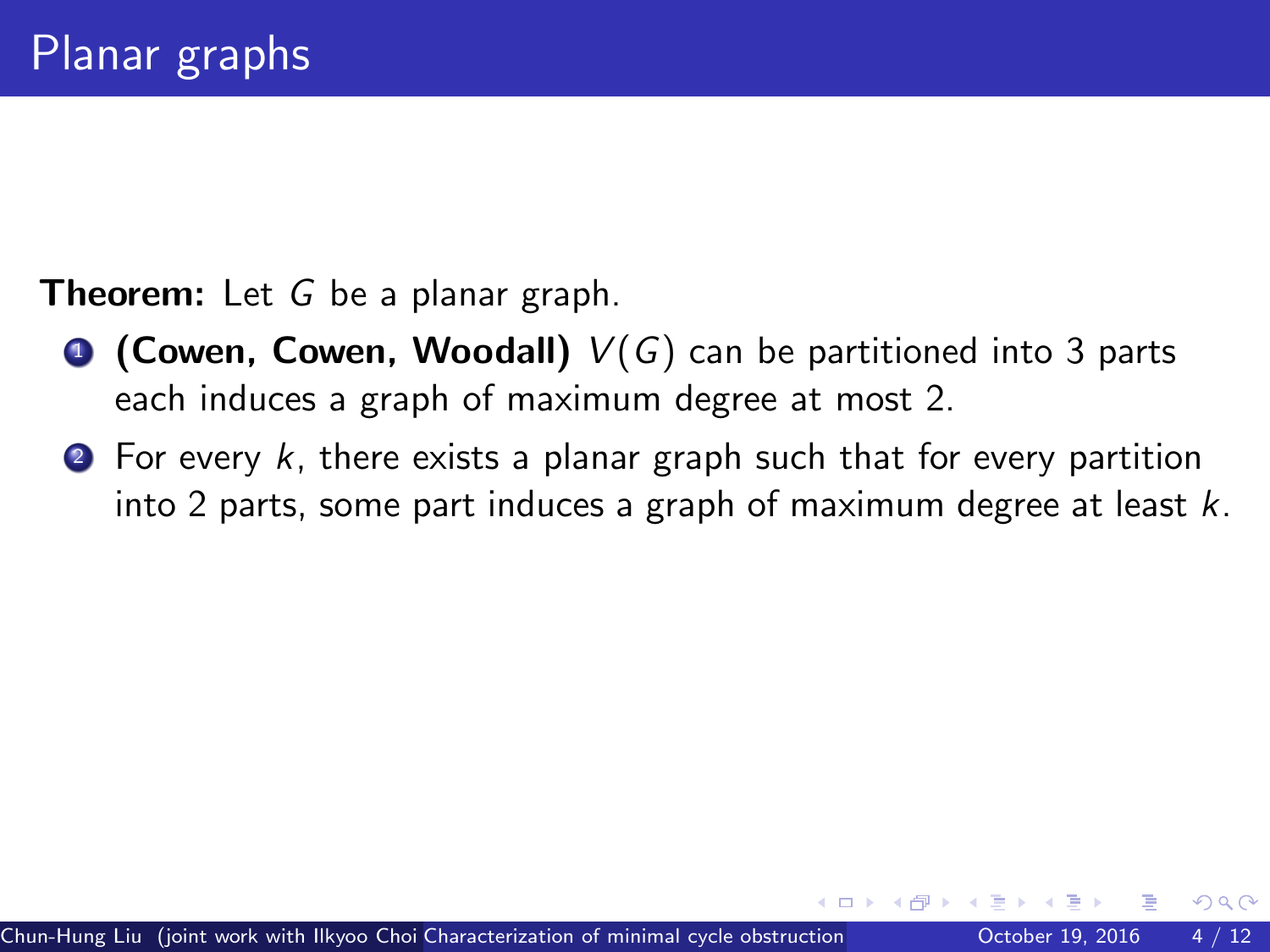- **1 (Cowen, Cowen, Woodall)**  $V(G)$  can be partitioned into 3 parts each induces a graph of maximum degree at most 2.
- $\bullet$  For every k, there exists a planar graph such that for every partition into 2 parts, some part induces a graph of maximum degree at least  $k$ .
- **3 (Esperet, Joret)** For every k, there exists a planar graph that does not admit a partition into 3 parts each induces a graph of diameter less than k.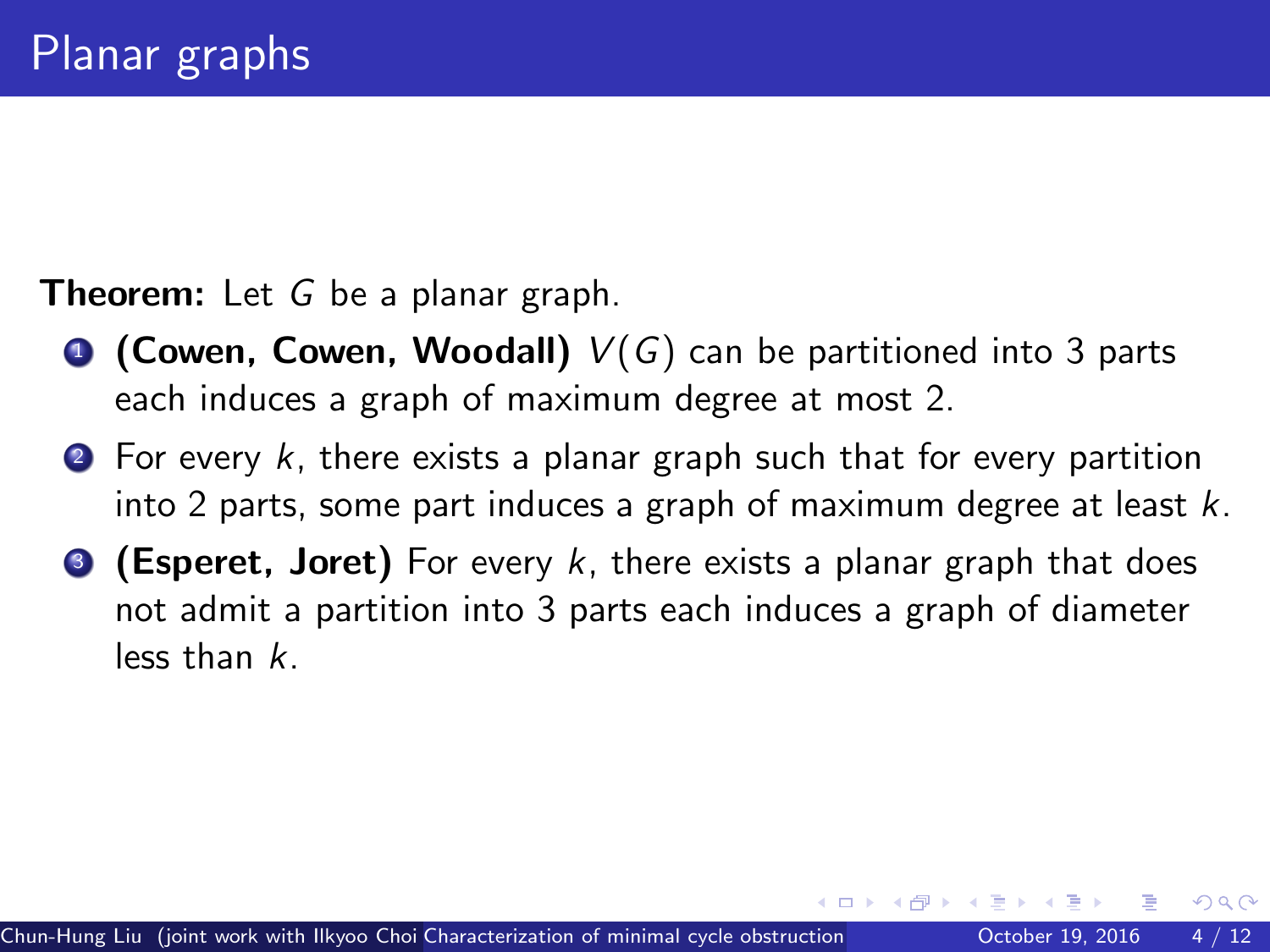Let S be a set. A graph is  $S$ -free if it does not contain any subgraph isomorphic to some member of S.

**Grötzsch's Theorem:** Every  ${C_3}$ -free planar graph is 3-colorable.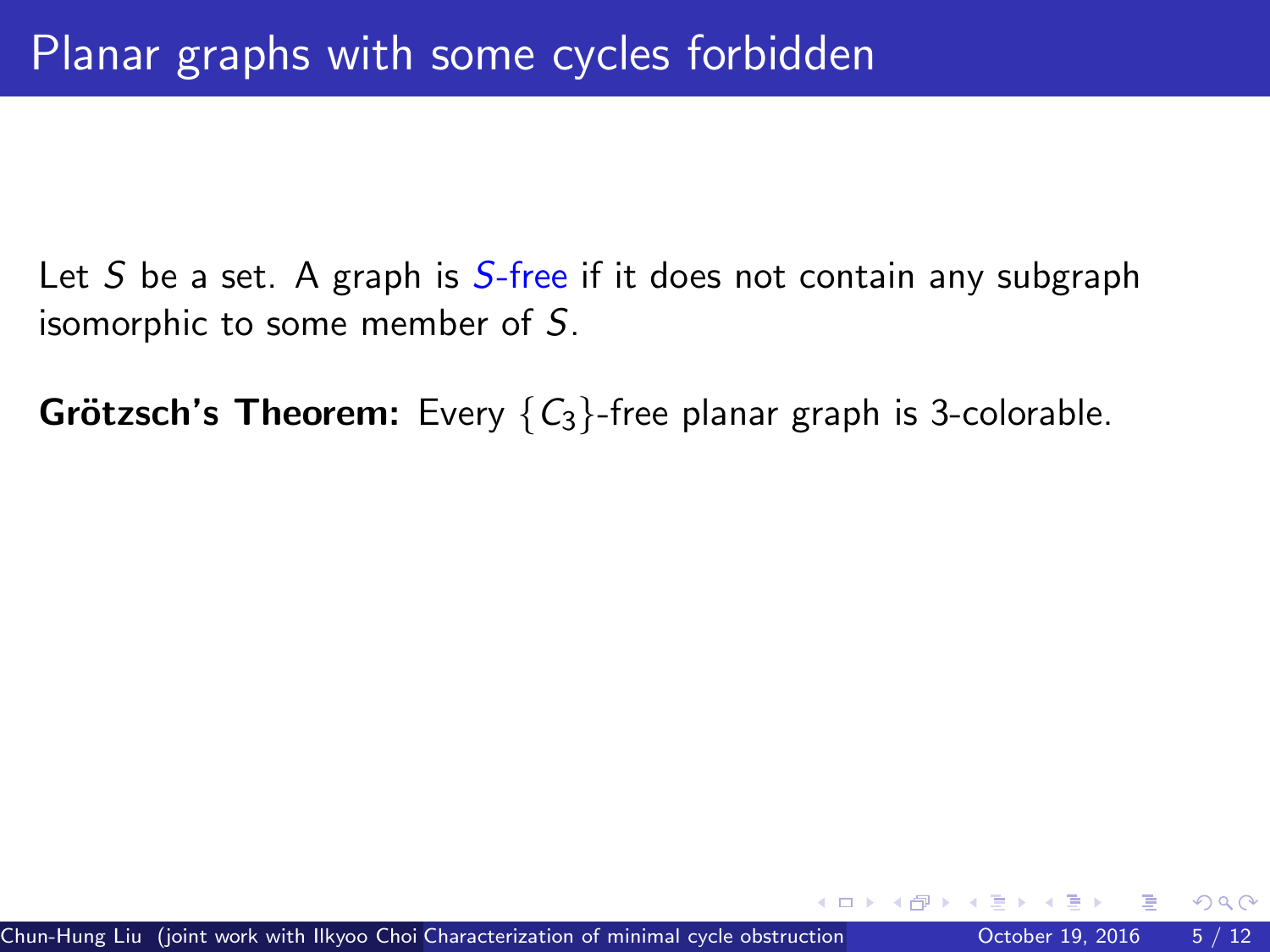Let S be a set. A graph is  $S$ -free if it does not contain any subgraph isomorphic to some member of S.

**Grötzsch's Theorem:** Every  ${C_3}$ -free planar graph is 3-colorable.

**Steinberg's conjecture:** Every  $\{C_4, C_5\}$ -free planar graph is 3-colorable. (Disproved by Cohen-Addad, Hebdige, Král', Li, Salgado.)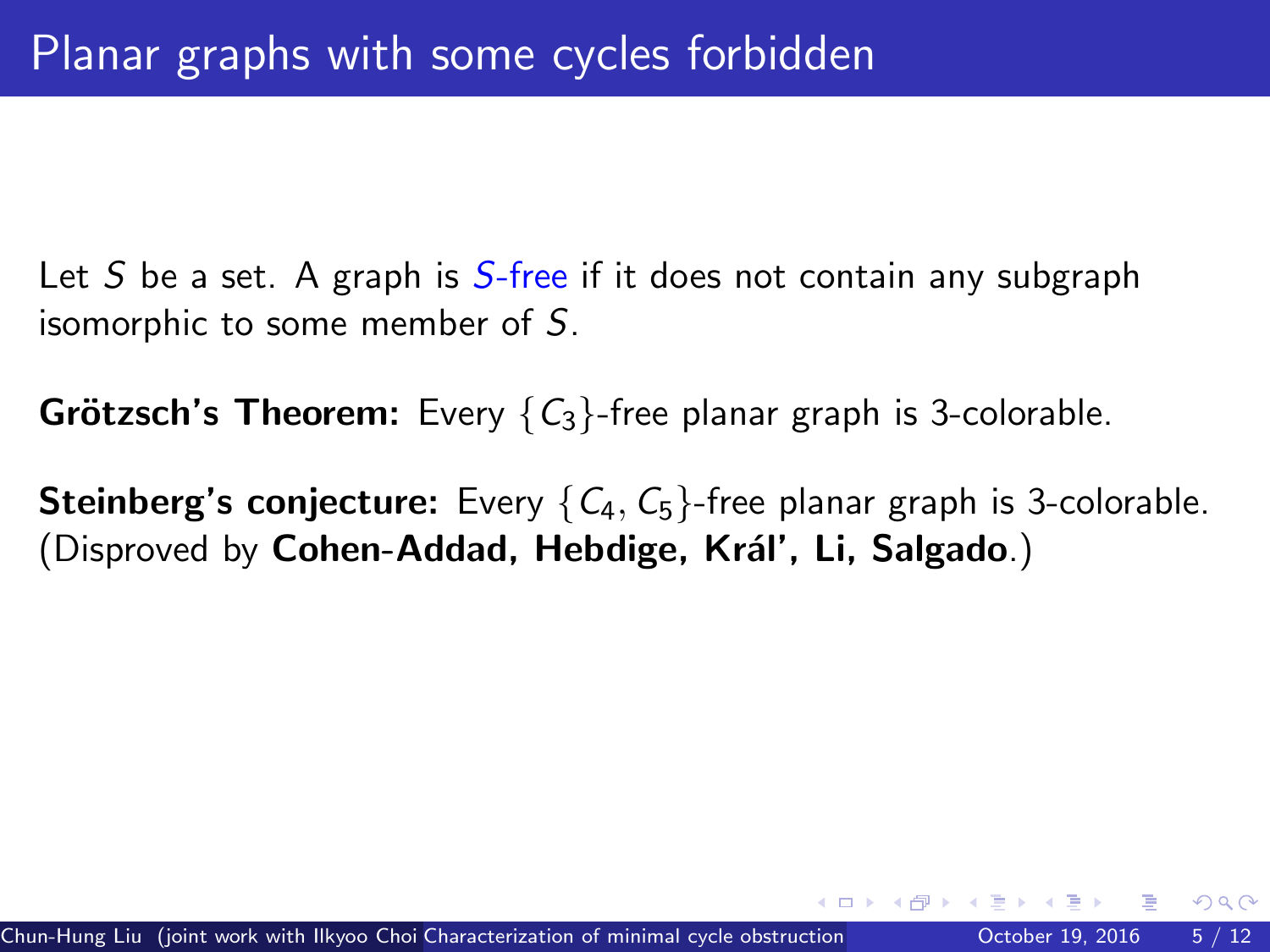Let S be a set. A graph is  $S$ -free if it does not contain any subgraph isomorphic to some member of S.

**Grötzsch's Theorem:** Every  ${C_3}$ -free planar graph is 3-colorable.

**Steinberg's conjecture:** Every  $\{C_4, C_5\}$ -free planar graph is 3-colorable. (Disproved by Cohen-Addad, Hebdige, Král', Li, Salgado.)

How about partitioning  $V(G)$  into stable-like sets for planar graphs G with some cycles forbidden?

 $QQ$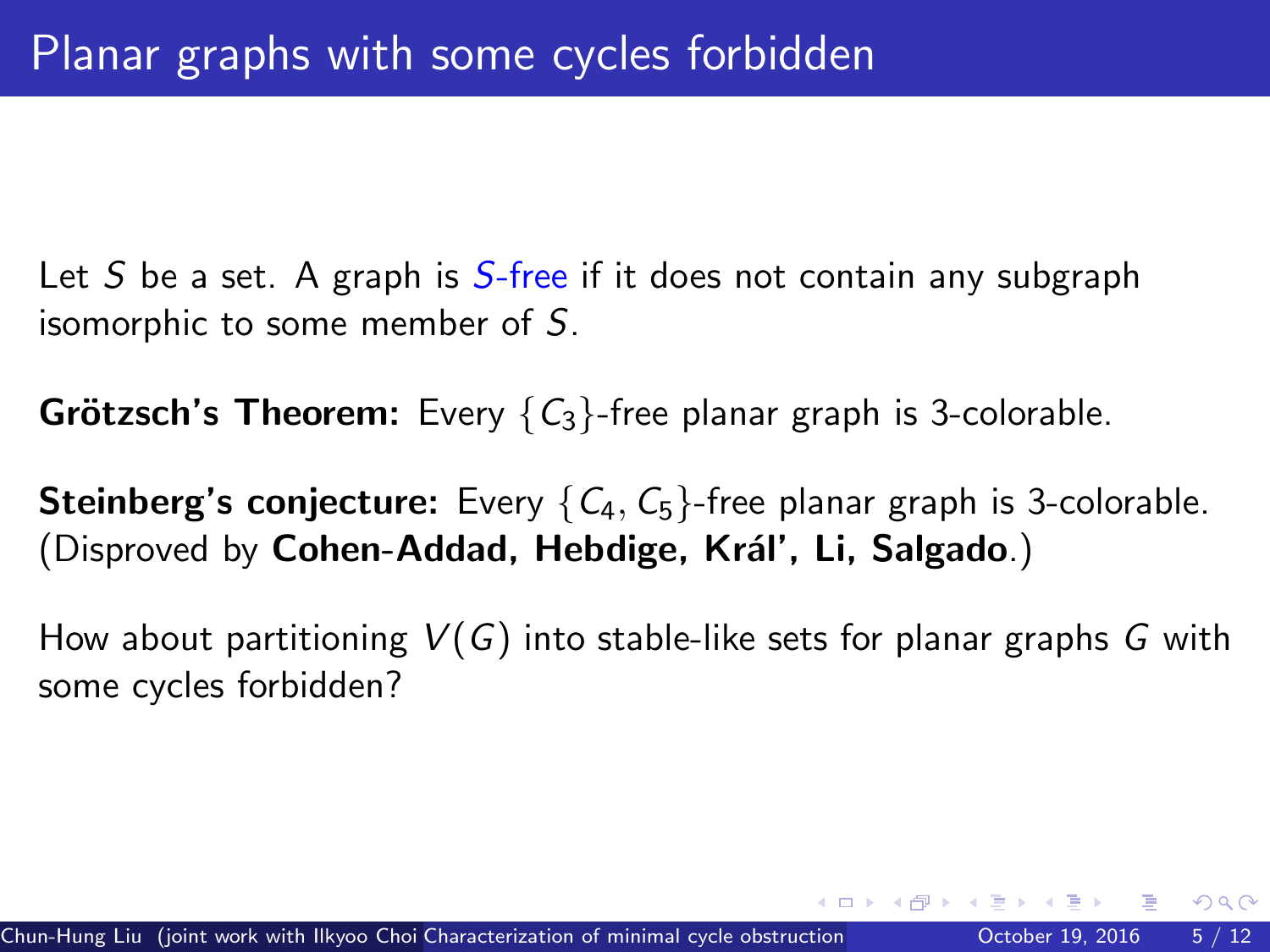A graph is  $(k_1, k_2, ..., k_t)$ -colorable if its vertex-set can be partitioned into  $t$  sets  $X_1, X_2, ..., X_t$  such that  $G[X_i]$  has maximum degree at most  $k_i$  for every i.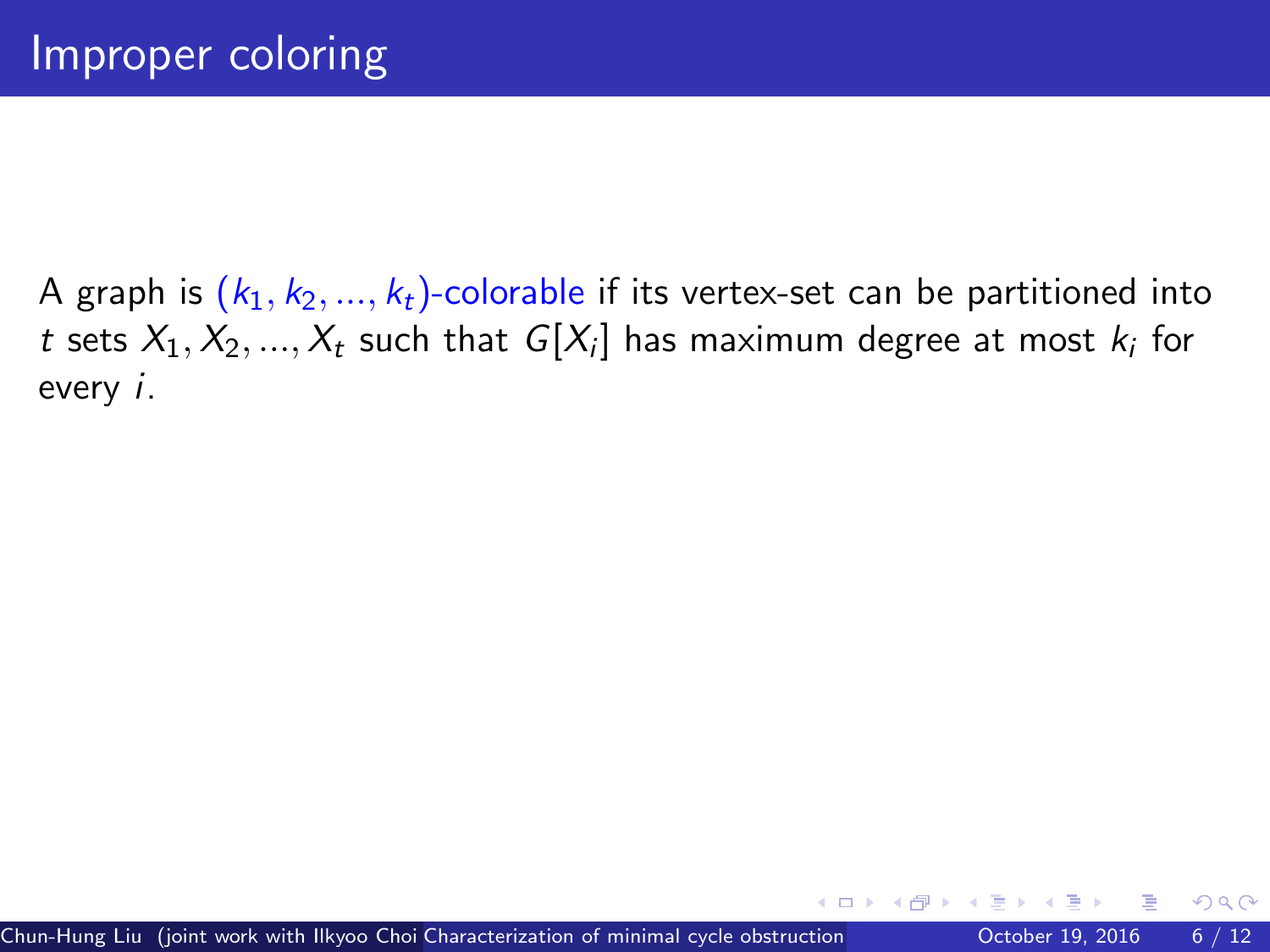A graph is  $(k_1, k_2, ..., k_t)$ -colorable if its vertex-set can be partitioned into  $t$  sets  $X_1, X_2, ..., X_t$  such that  $G[X_i]$  has maximum degree at most  $k_i$  for every i.

Theorem: Let G be a planar graph.

- **1 (4CT)** G is  $(0, 0, 0, 0)$ -colorable.
- <sup>2</sup> (Cowen, Cowen, Woodall) G is (2, 2, 2)-colorable.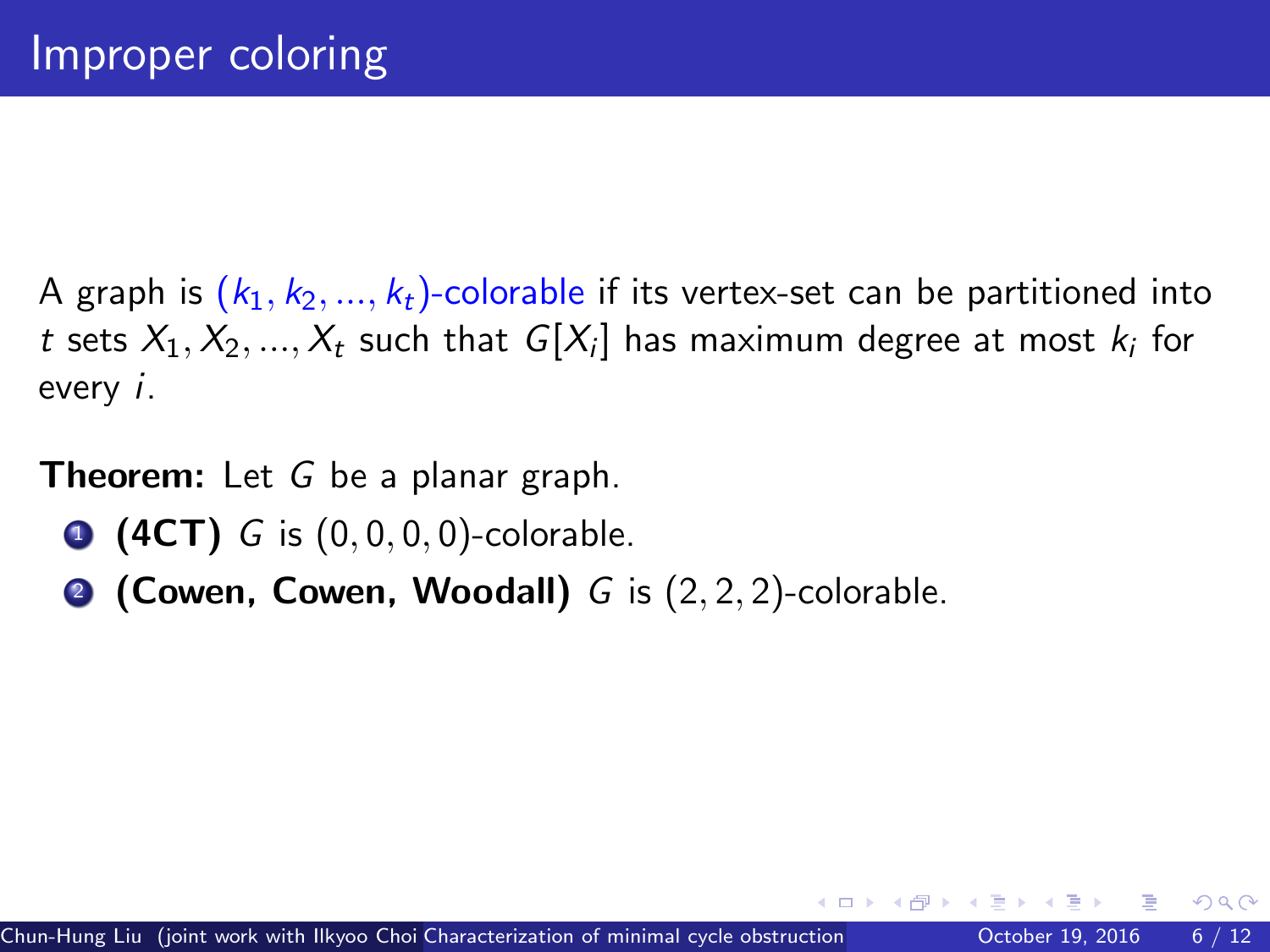A graph is  $(k_1, k_2, ..., k_t)$ -colorable if its vertex-set can be partitioned into  $t$  sets  $X_1, X_2, ..., X_t$  such that  $G[X_i]$  has maximum degree at most  $k_i$  for every i.

**Theorem:** Let G be a planar graph.

- **1 (4CT)** G is  $(0, 0, 0, 0)$ -colorable.
- **2 (Cowen, Cowen, Woodall)** G is  $(2, 2, 2)$ -colorable.
- **3** For every k, some planar graph is not  $(1, k, k)$ -colorable.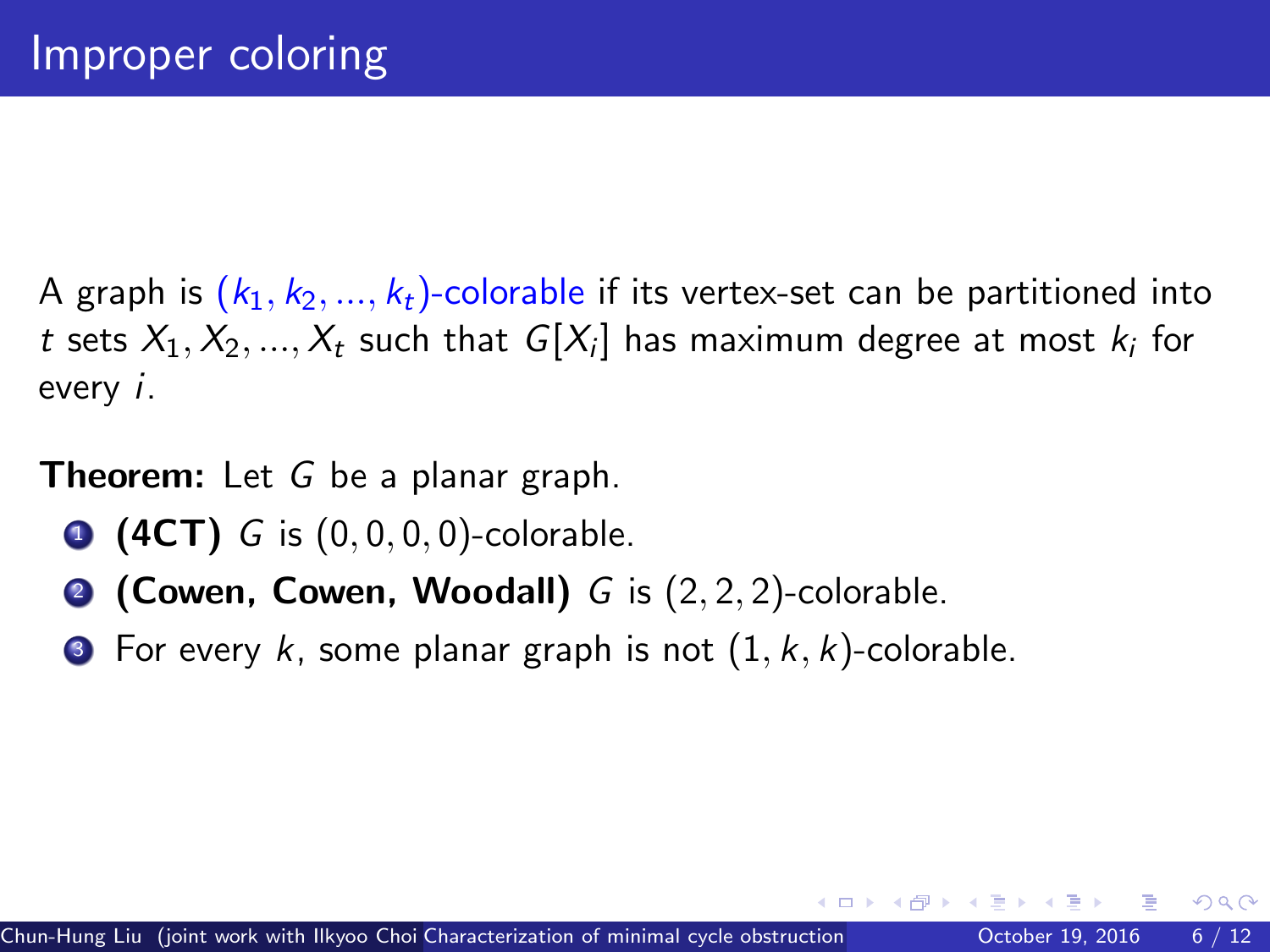**1 (Grötzsch)** If G is  $\{C_3\}$ -free, then G is  $(0, 0, 0)$ -colorable.

**2** If G is  $\{C_3, C_4\}$ -free, then G is

- $\bullet$   $(1, 10)$ -colorable (Choi, Choi, Jeong, Suh)
- (2, 6)-colorable (Borodin, Kostochka)
- $\bullet$  (3,5)-colorable (Choi, Raspaud)
- $(4, 4)$ -colorable (Škrekovski)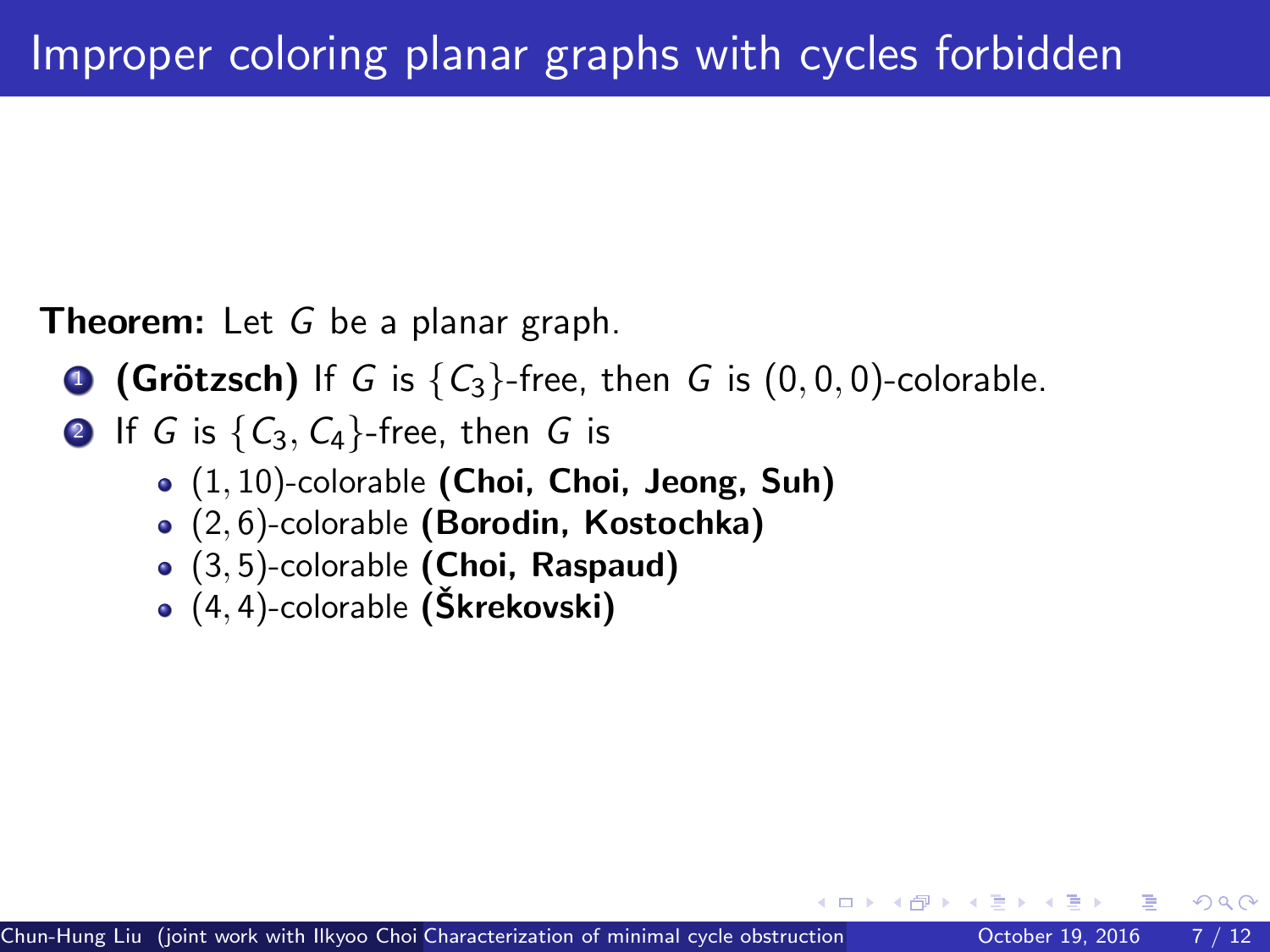What is the minimal set of cycles such that excluding those cycles ensures the existence of an improper coloring?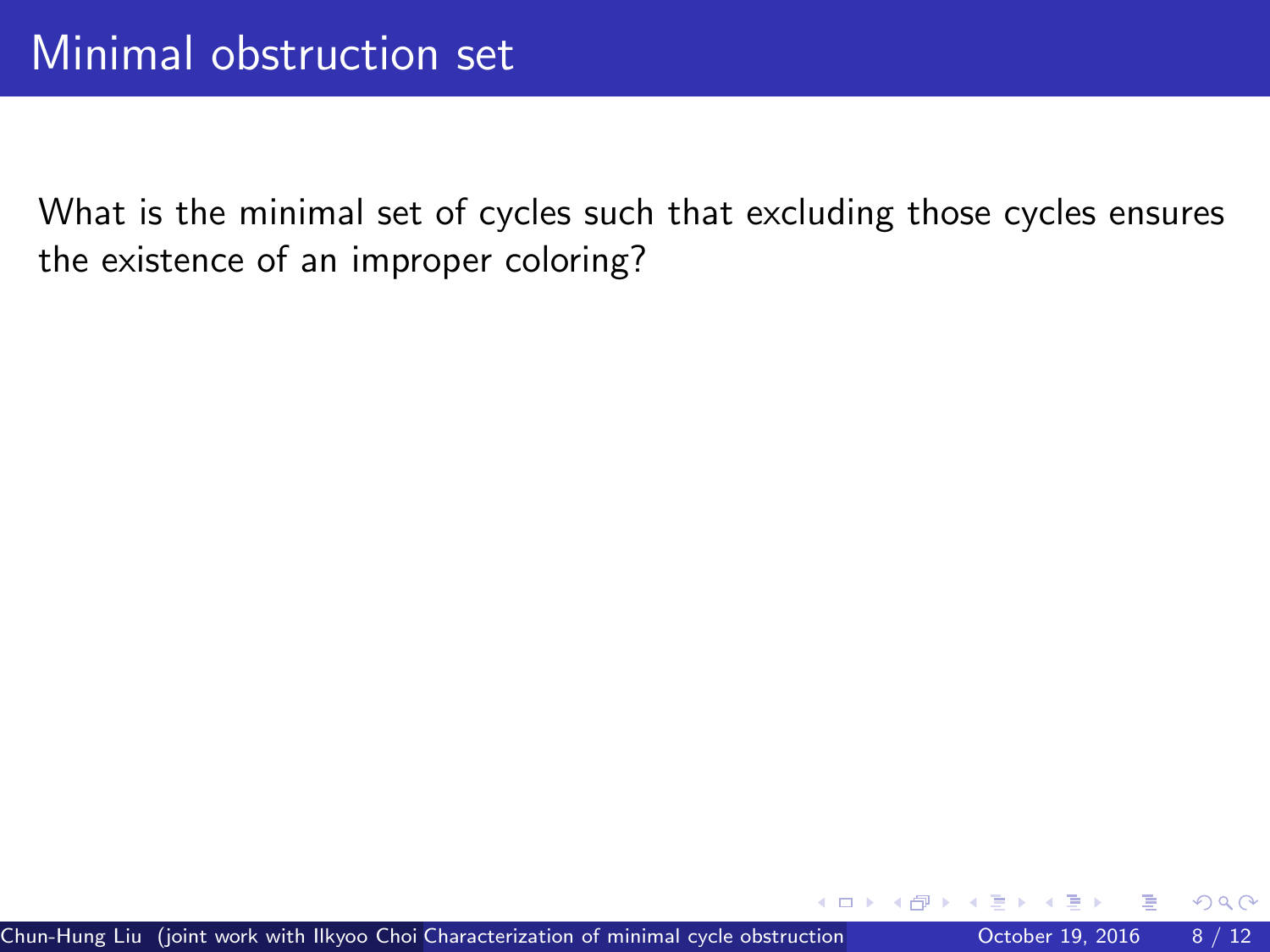What is the minimal set of cycles such that excluding those cycles ensures the existence of an improper coloring? A set S of cycles is a  $(k_1, k_2, ..., k_t)$ -obstruction set if every S-free planar graph is  $(k_1, k_2, ..., k_t)$ -colorable.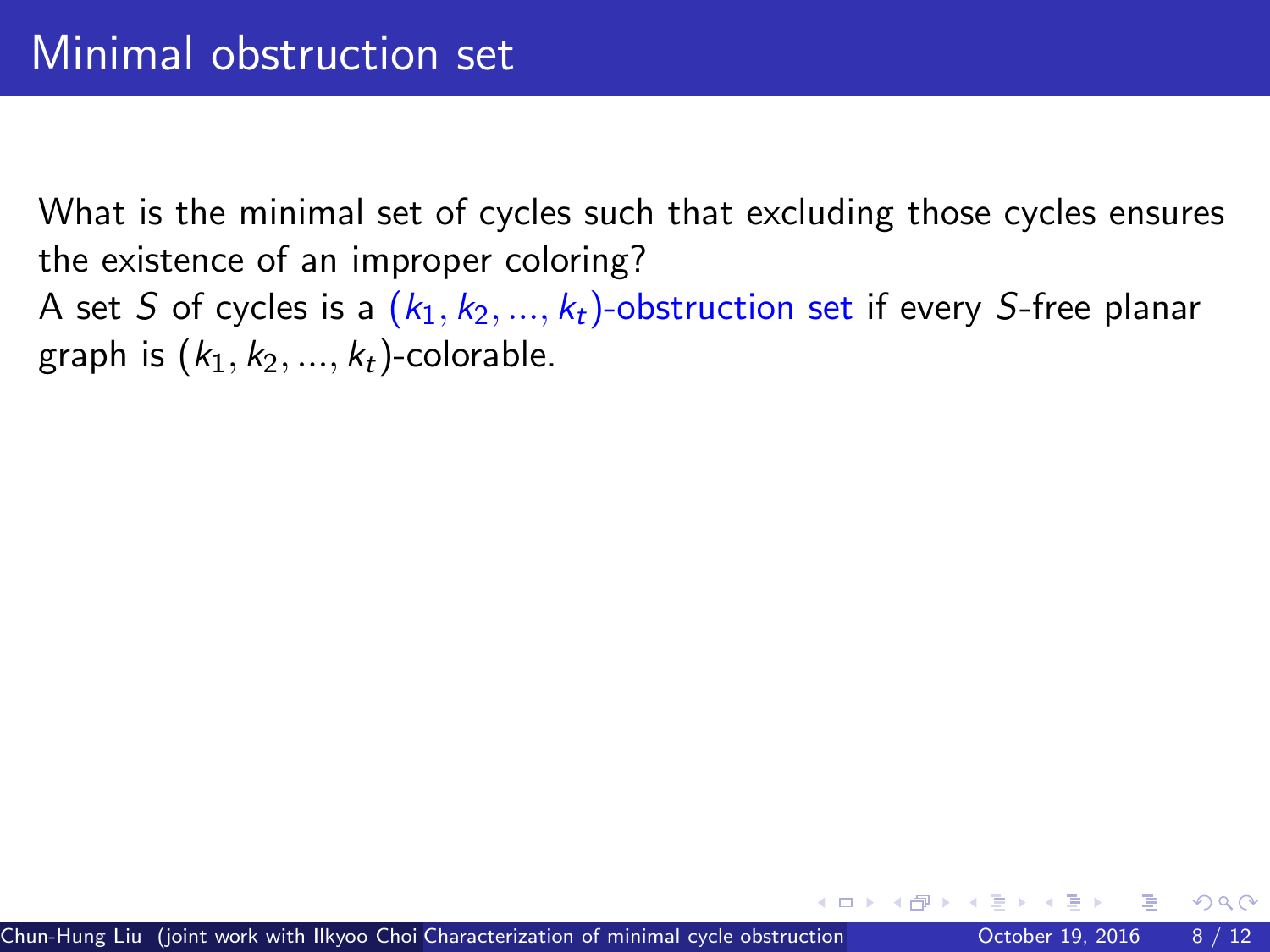What is the minimal set of cycles such that excluding those cycles ensures the existence of an improper coloring? A set S of cycles is a  $(k_1, k_2, ..., k_t)$ -obstruction set if every S-free planar graph is  $(k_1, k_2, ..., k_t)$ -colorable. A graph is  $(0, *)$ -colorable if there exists M such that it is  $(0, M)$ -colorable.

### Theorem (Choi, L., Oum)

- **1** The minimal  $(*, *)$ -obstruction sets are  ${C<sub>4</sub>}$  and the set of all odd cycles.
- 2 The minimal  $(0,*)$ -obstruction sets are  $\{C_3, C_4, C_6\}$  and the set of all odd cycles.
- **3** The minimal  $(0, 0, *)$ -obstruction sets are  $\{C_3\}$  and  $\{C_4\}$ .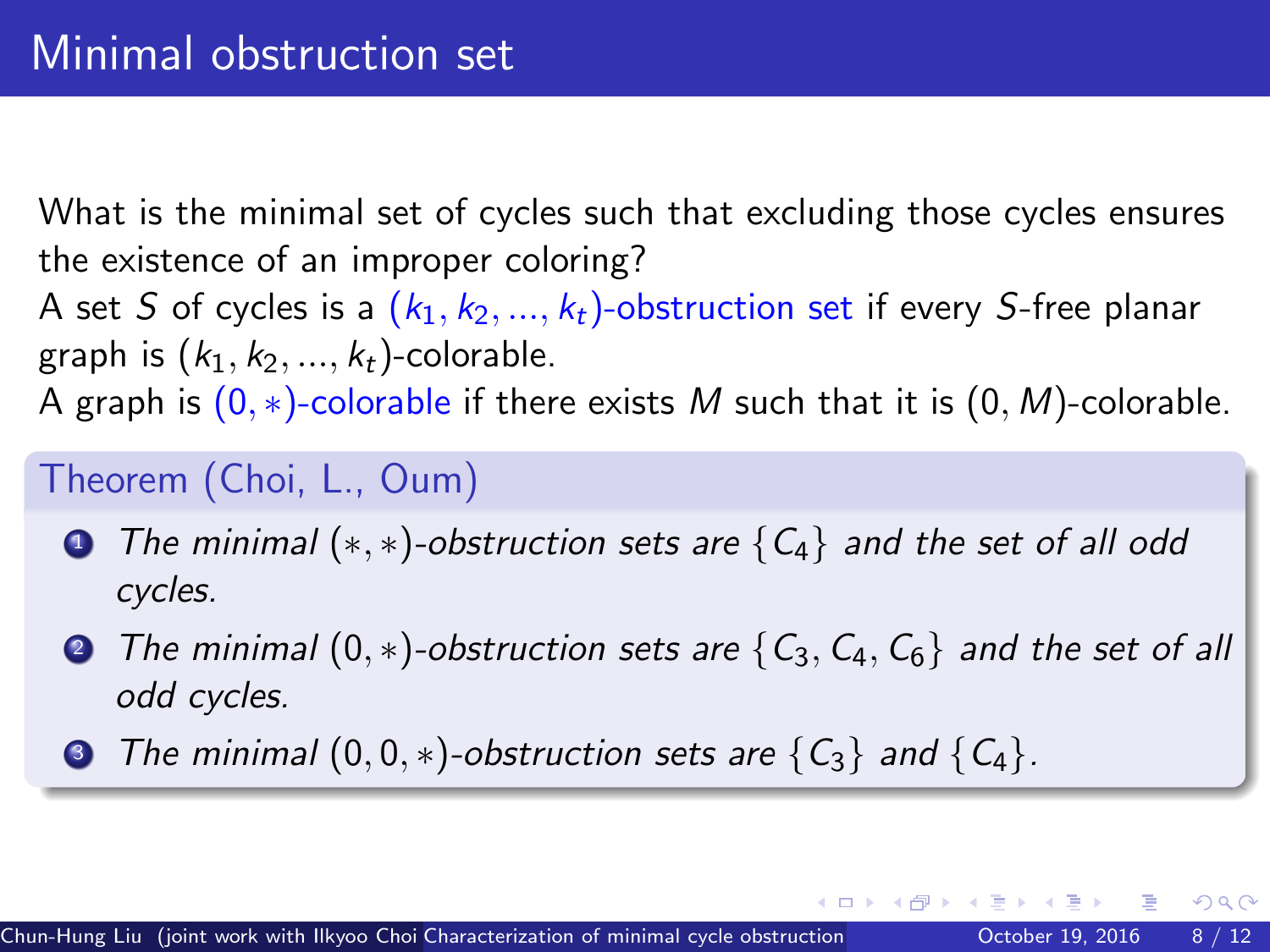For every positive integer k and  $\ell$ , there exist non- $(0, k)$ -colorable planar graphs  $G_1$ ,  $G_2$ ,  $G_3$ ,  $G_4$  such that

• every cycle in  $G_1$  has length 4 or  $2\ell + 1$ ,

 $\bullet$  every cycle in  $G_2$  has length 3.

- every cycle in  $G_3$  has length 6 or  $4\ell + 1$ , and
- e every cycle in  $G_4$  has length 6 or  $4\ell + 3$ .

つへへ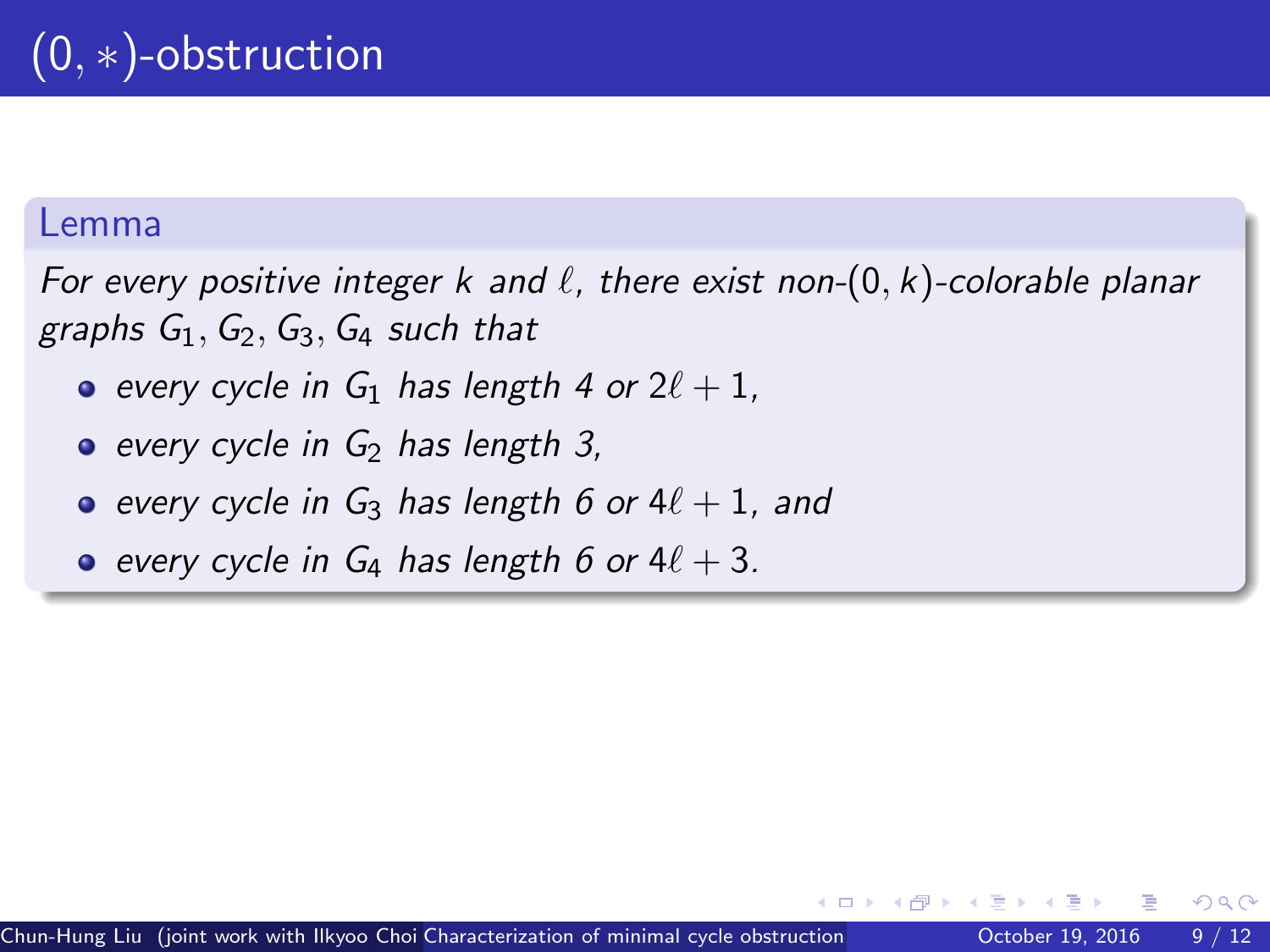For every positive integer k and  $\ell$ , there exist non- $(0, k)$ -colorable planar graphs  $G_1$ ,  $G_2$ ,  $G_3$ ,  $G_4$  such that

• every cycle in  $G_1$  has length 4 or  $2\ell + 1$ ,

 $\bullet$  every cycle in  $G_2$  has length 3,

- every cycle in  $G_3$  has length 6 or  $4\ell + 1$ , and
- e every cycle in  $G_4$  has length 6 or  $4\ell + 3$ .

#### Lemma

If S is a (0, ∗)-obstruction set, then either S contains all odd cycles, or S contains  $\{C_3, C_4, C_6\}$ .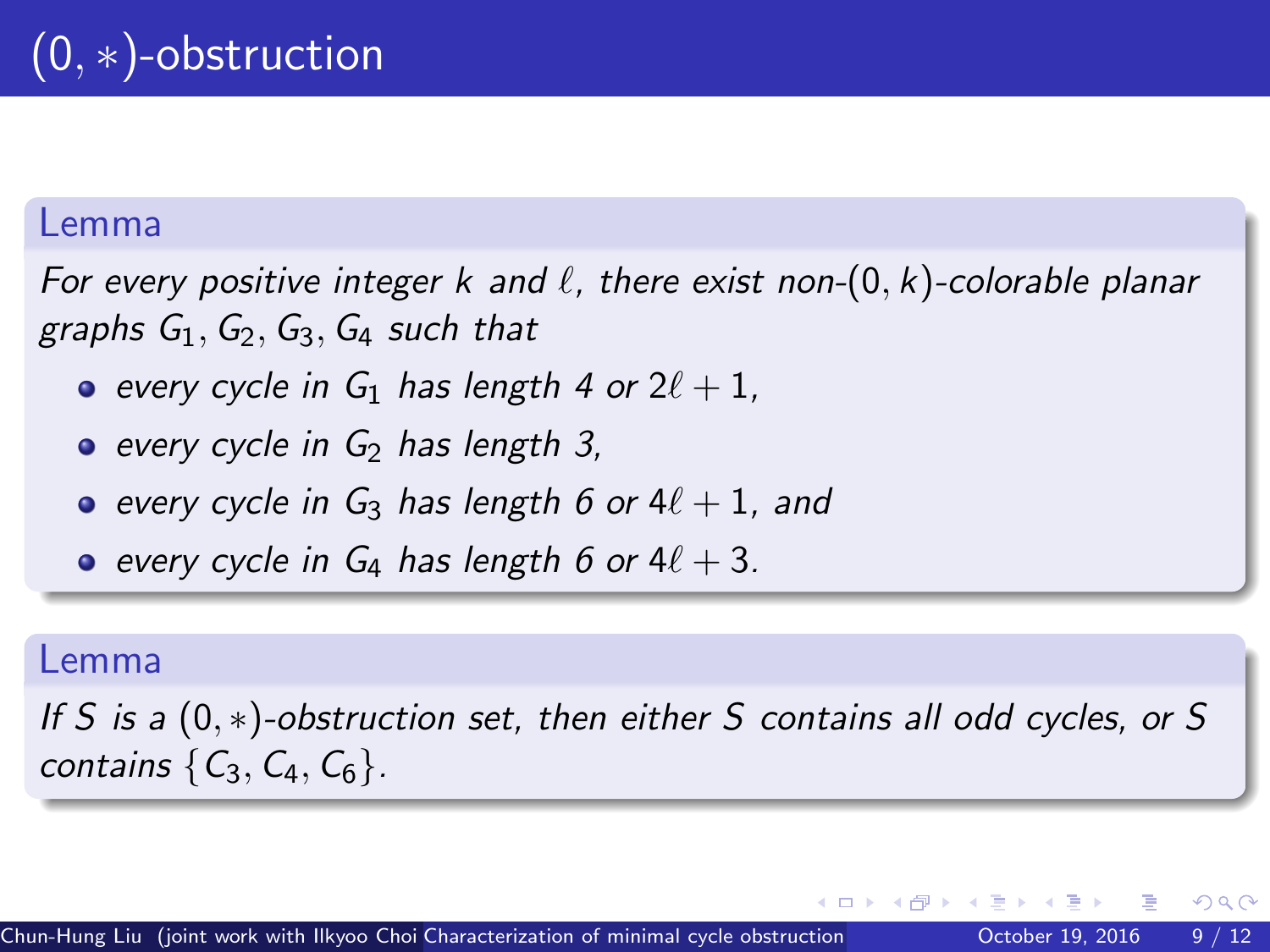Let G be an S-free planar graph.

 $\bigcirc$  If S contains all odd cycle, then G is  $(0, 0)$ -colorable.

**2** If  $S = \{C_3, C_4, C_6\}$ , then G is  $(0, 45)$ -colorable.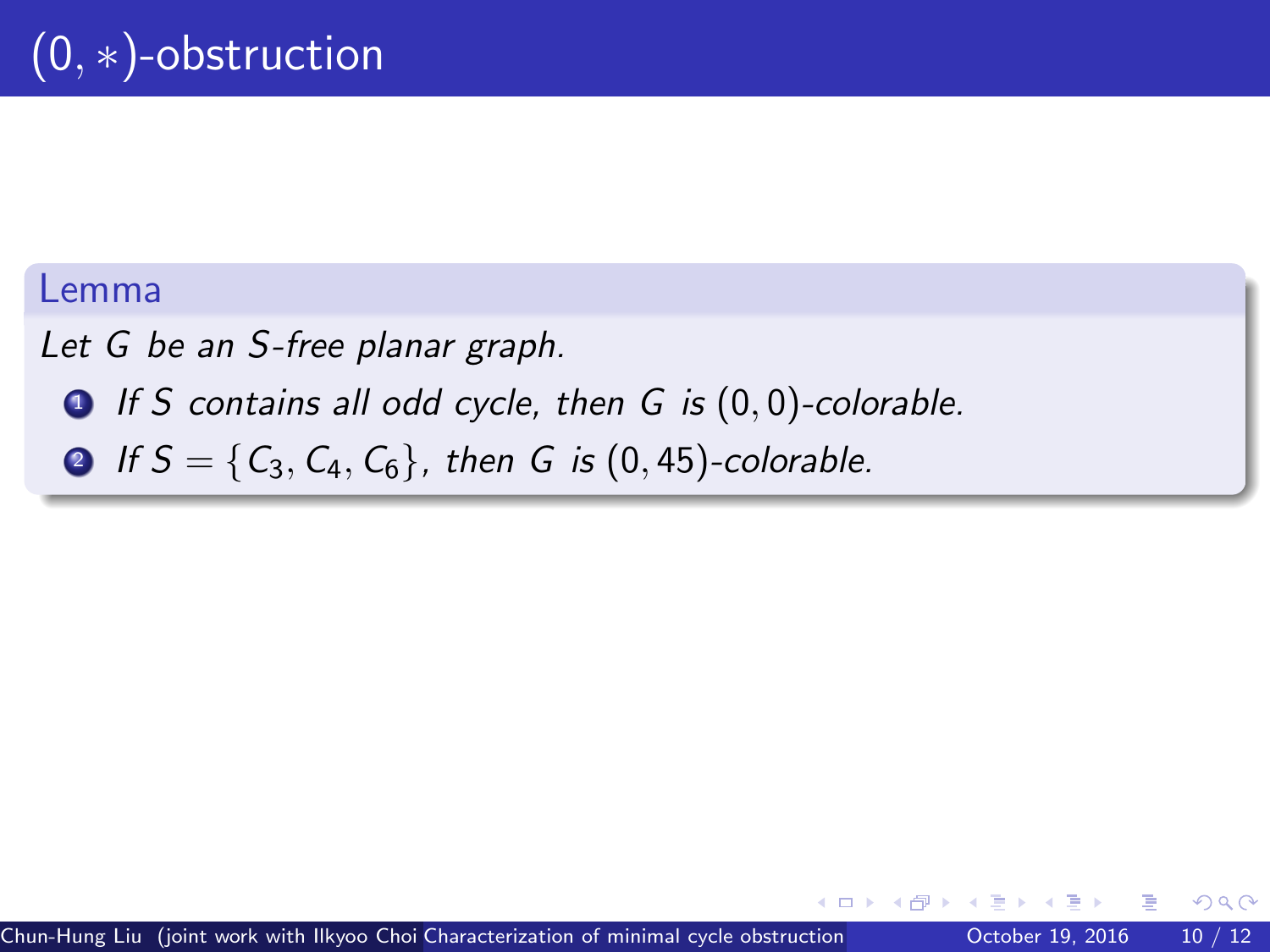Let G be an S-free planar graph.

 $\bullet$  If S contains all odd cycle, then G is  $(0, 0)$ -colorable.

**2** If  $S = \{C_3, C_4, C_6\}$ , then G is  $(0, 45)$ -colorable.

### Theorem

The minimal  $(0,*)$ -obstruction sets are  $\{C_3, C_4, C_6\}$  and the set of all odd cycles.

つへへ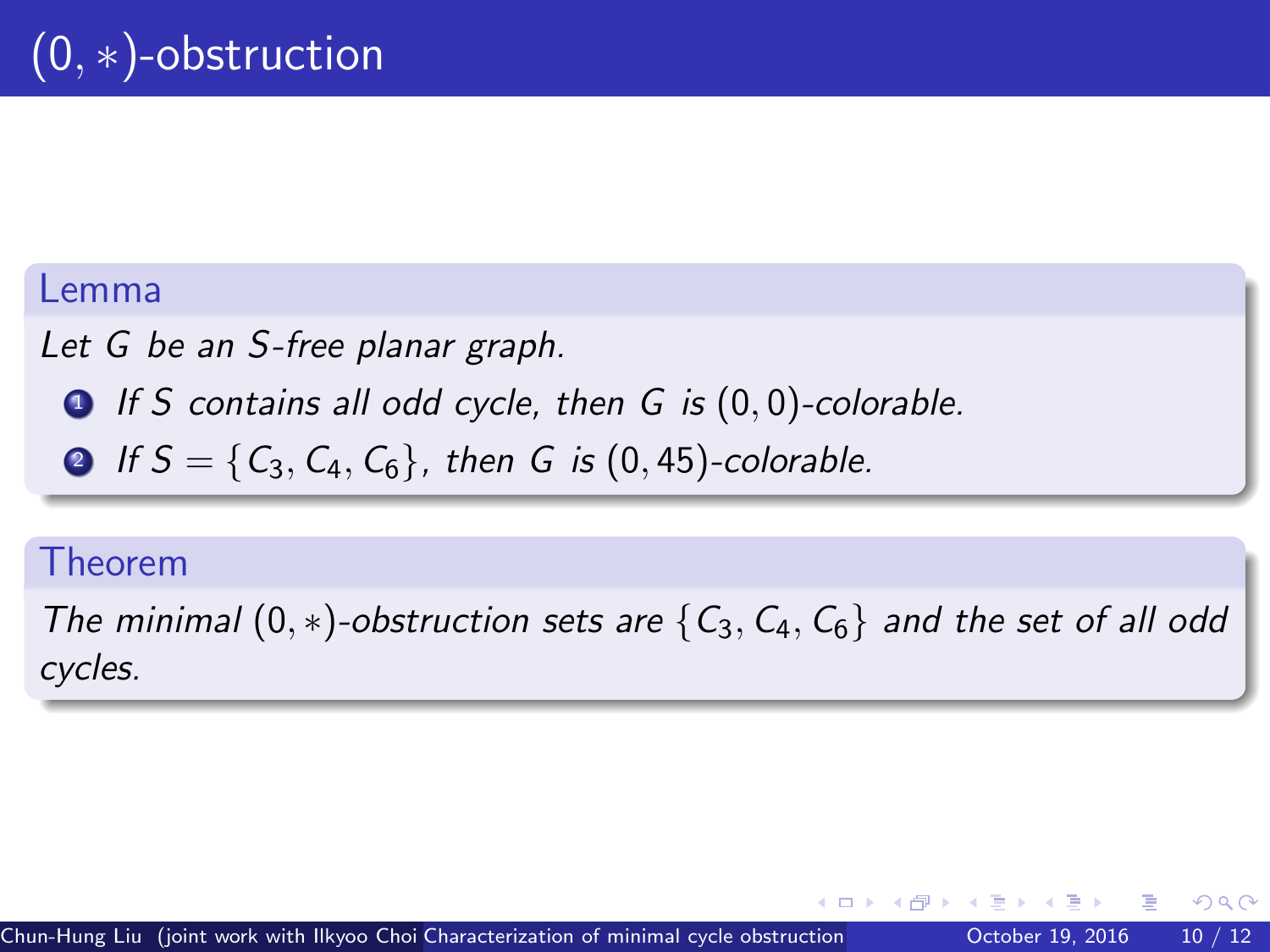- Minimal obstruction sets for partitioning planar graphs into (2 or 3) graphs with bounded component size?
- Minimal obstruction sets for partitioning more general graphs into graphs with bounded maximum degree?
- If is it possible to partition every  $K_{t+1}$ -minor-free graph with no triangle into less than  $t$  graphs with bounded maximum degree/component size?
- Minimal obstruction sets for partitioning graphs into sparse graphs?

 $QQ$